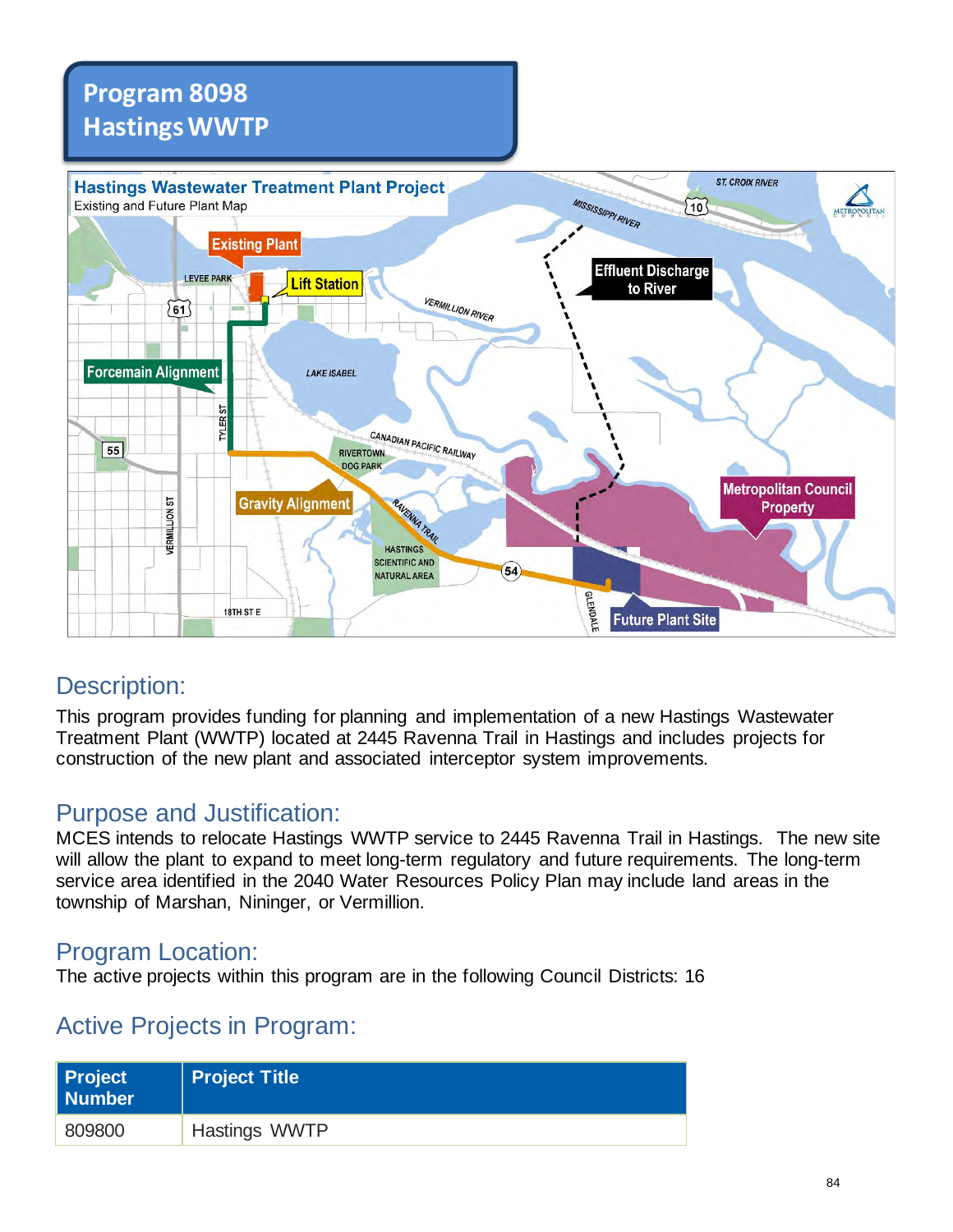## MCES 2022 – 2027 Capital Program:

| Authorized Capital Program (ACP) | Capital Improvement Plan (CIP) |
|----------------------------------|--------------------------------|
| \$22,600,000                     | $\frac{1}{2}$ \$68,000,000     |
|                                  |                                |

## Estimated Program Cash Flow 2022 - 2027:



Note: The ACP is the total amount of all past and present authorizations including Pre-2022 Expenses.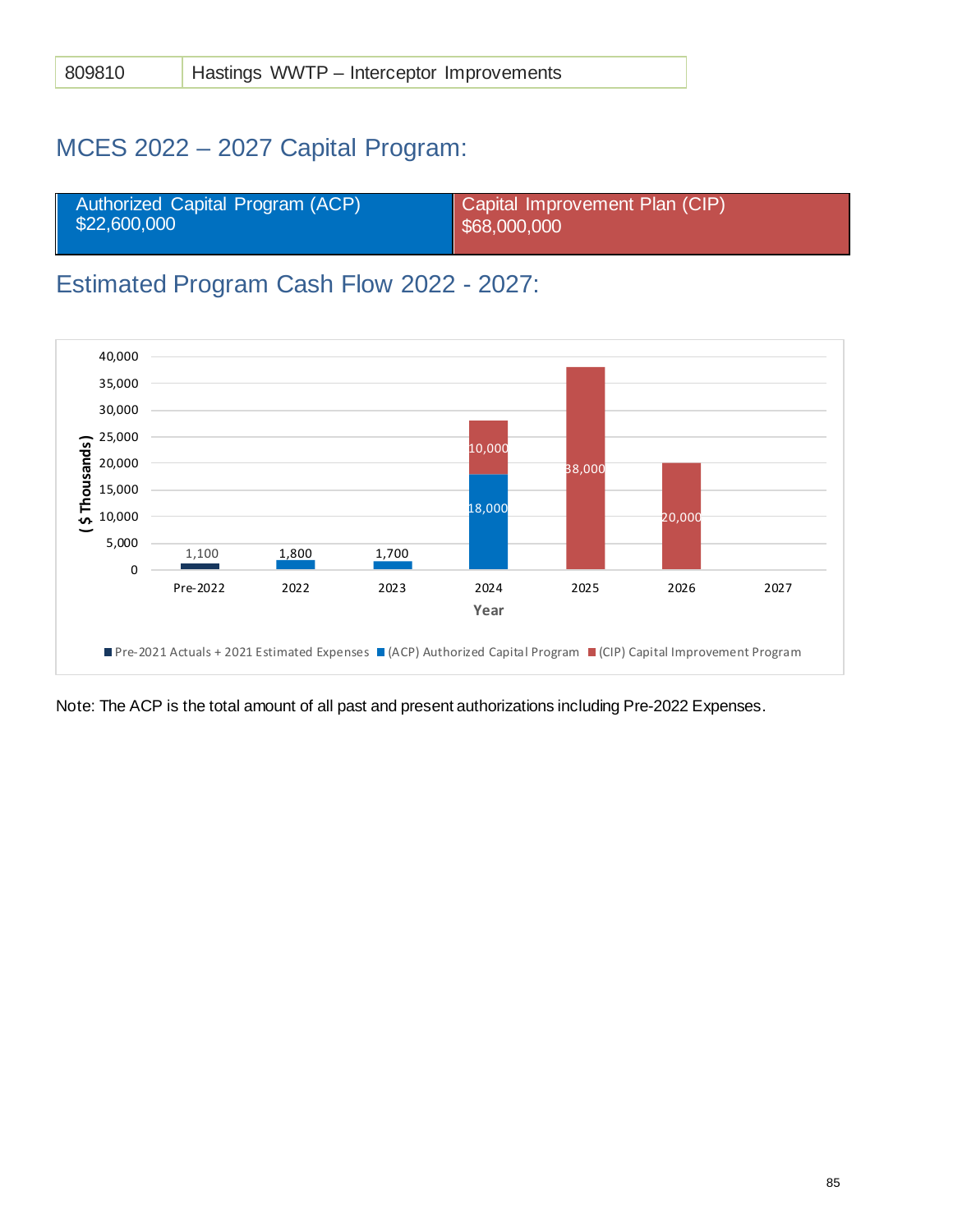**Program Family: 8098 Project # 809800**

# Hastings WWTP





| <b>PROJECT TYPE:</b>           | Plant Improvements                                                                                                                                                                                                 |
|--------------------------------|--------------------------------------------------------------------------------------------------------------------------------------------------------------------------------------------------------------------|
| <b>OBJECTIVES:</b>             | Expansion and Improvement                                                                                                                                                                                          |
| <b>CUSTOMERLEVELOFSERVICE:</b> | Meet Capacity Needs, Lead by Example and Coordinate with Others                                                                                                                                                    |
| <b>SCOPE:</b>                  | Construct a new wastewater treatment plant in Hastings                                                                                                                                                             |
| <b>PROJECT NEED:</b>           | The existing plant site, located in downtown Hastings, presents challenges to<br>major renewal, land use compatibility, expandability of the plant to respond to<br>growth and changes in regulatory requirements. |

#### **PROJECT SCHEDULE**

| Planning  | <b>Design</b> | Construction |
|-----------|---------------|--------------|
| 2020-2022 | 2023-2024     | 2025-2030    |

### **FINANCIAL ANALYSIS**

| 2022 Cash Flow | <b>Current ACP</b> | 2022 – 2027 Cash Flow | Total Project Cost |
|----------------|--------------------|-----------------------|--------------------|
| \$1,800,000    | \$22,600,000       | \$89,500,000          | \$90,600,000       |